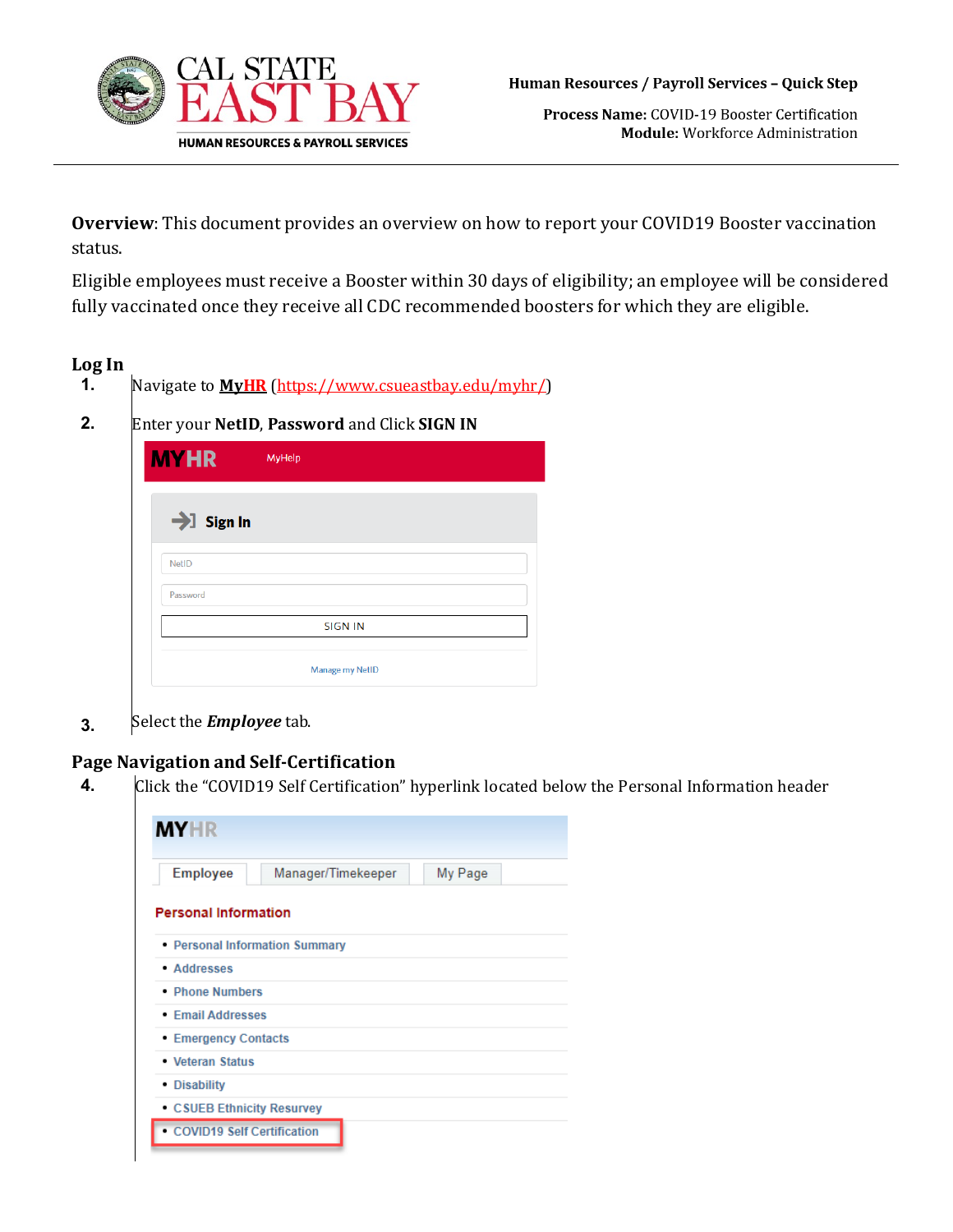## **5.** Vaccinated employees should provide the Inoculation Date and Manufacturer data within the COVID-19 Vaccination Booster Information section:

| <b>COVID-19 Vaccination Booster Information:</b> |                   |             |
|--------------------------------------------------|-------------------|-------------|
| Date Received Booster (if applicable)            | 11/01/2021        |             |
| <b>Manufacturer</b>                              | Johnson & Johnson | $\check{ }$ |

**6.**

Employees seeking an exemption from the Booster, should populate the applicable checkbox located within Section I

|     | Section I: Self-Certification of COVID-19 Vaccination Status                                                                                                                                                                                                                     |
|-----|----------------------------------------------------------------------------------------------------------------------------------------------------------------------------------------------------------------------------------------------------------------------------------|
|     | You must select one of the following options:                                                                                                                                                                                                                                    |
|     | I certify that I have received an approved vaccine and that my COVID-19 vaccination status is fully vaccinated.<br>I understand that I may be expected to provide supporting documentation to this effect immediately upon<br>request.                                           |
|     | I certify that I qualify for a medical exemption and have not received a COVID-19 vaccine and/or booster, nor do I<br>plan to. I understand that I may be expected to provide supporting documentation to this effect immediately<br>upon request.                               |
|     | I certify that I qualify for a religious exemption and have not received a COVID-19 vaccine and/or booster, nor do I<br>plan to. I understand that I may be expected to provide supporting documentation to this effect immediately<br>upon request.                             |
|     | I confirm that at this time I will not be physically accessing or performing work at CSU facilities but understand that<br>if this changes, I must certify that I am either current on my COVID-19 vaccination status or that I qualify for a<br>medical or religious exemption. |
| 7.  | Employees will be required to delete the original attachment uploaded within Section III -                                                                                                                                                                                       |
|     | <b>Attachments: Proof of COVID-19 Vaccination</b>                                                                                                                                                                                                                                |
| 8.  | Click the "Delete" button located next to the name of the Attachment file                                                                                                                                                                                                        |
|     | Section III - Attachments: Proof of COVID-19 Vaccination                                                                                                                                                                                                                         |
|     | Upload a copy of your proof of COVID-19 Vaccination. An example of proof is a COVID-19 Vaccination Record Card, QR<br>Code from the State of California, letter from a health care provider, etc.                                                                                |
|     | <b>Delete</b><br><b>View</b><br>Attached File: Vaccination_Test.docx                                                                                                                                                                                                             |
| 9.  | Please upload a copy of your <b>Vaccination Record Card <i>only</i></b> in Section III – Attachments:                                                                                                                                                                            |
|     | Proof of COVID-19 Vaccination                                                                                                                                                                                                                                                    |
|     | Click the "Attach" button to add an attachment                                                                                                                                                                                                                                   |
|     | Section III - Attachments: Proof of COVID-19 Vaccination                                                                                                                                                                                                                         |
|     | Upload a copy of your proof of COVID-19 Vaccination. An example of proof is a COVID-19 Vaccination Record Card, QR<br>Code from the State of California, letter from a health care provider, etc.                                                                                |
|     | Attach<br><b>Attached File:</b>                                                                                                                                                                                                                                                  |
| 10. | Click the "Choose File" button to upload a copy of your previously saved COVID-19 Vaccination<br><b>Record Card</b>                                                                                                                                                              |
|     | <b>File Attachment</b><br>×                                                                                                                                                                                                                                                      |
|     | Choose File No file chosen                                                                                                                                                                                                                                                       |
|     | Cancel<br>Upload                                                                                                                                                                                                                                                                 |
|     |                                                                                                                                                                                                                                                                                  |
|     |                                                                                                                                                                                                                                                                                  |